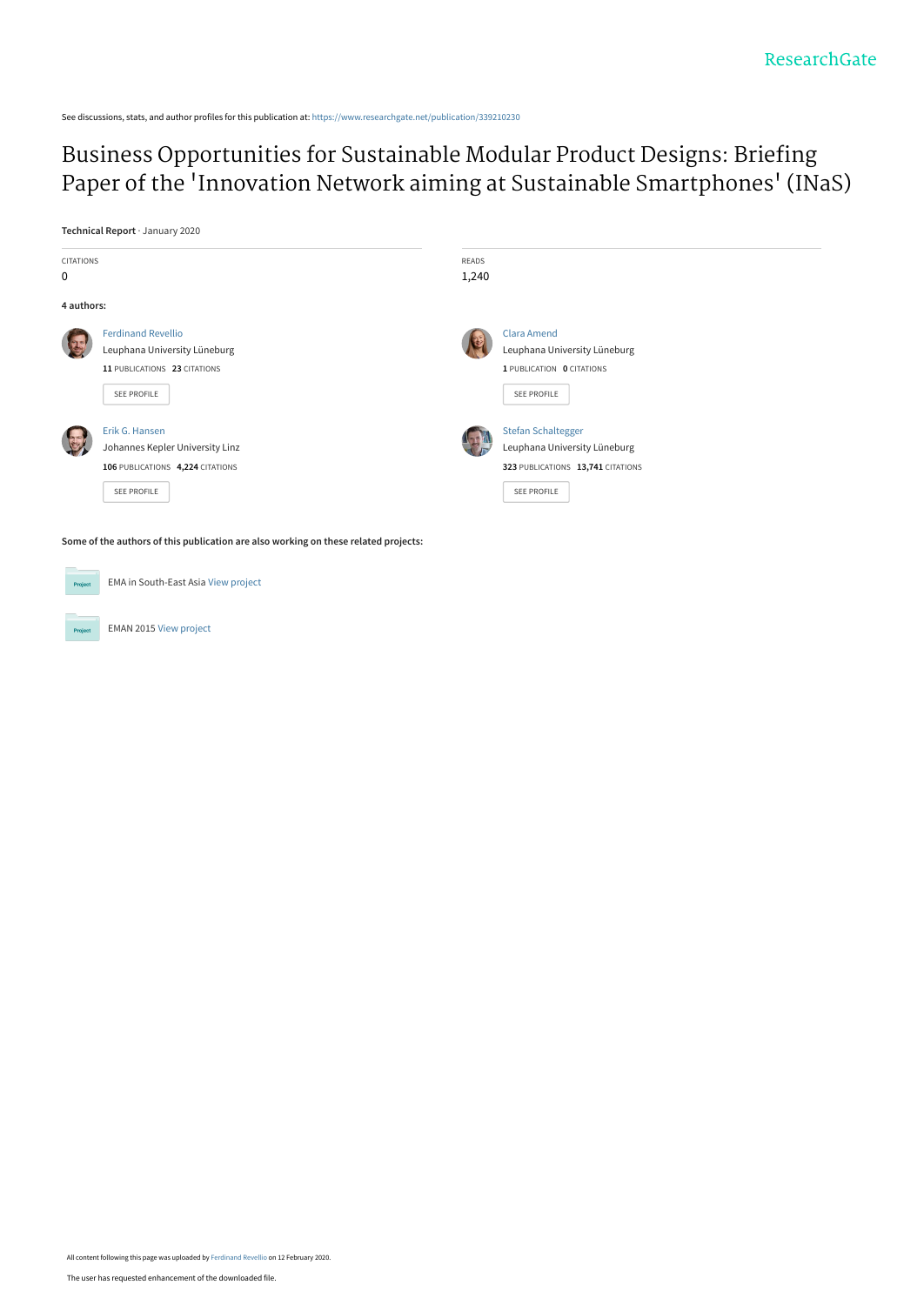

# Business Opportunities for Sustainable Modular Product Designs

Briefing Paper of the 'Innovation Network aiming at Sustainable Smartphones' (INaS)



Centre for Management

Ferdinand Revellio<sup>1,2</sup>, Clara Amend<sup>1</sup>, Erik G. Hansen<sup>2,1</sup>, Stefan Schaltegger<sup>1</sup>

<sup>1</sup>Centre for Sustainability Management (CSM) Leuphana University of Lüneburg Universitätsallee 1, D-21335 Lüneburg, Germany

<sup>2</sup>Institute for Integrated Quality Design (IQD) Johannes Kepler University (JKU) Linz Altenberger Str. 69, A-4040 Linz, Austria

csm@uni.leuphana.de www.leuphana.de/csm

30th January 2020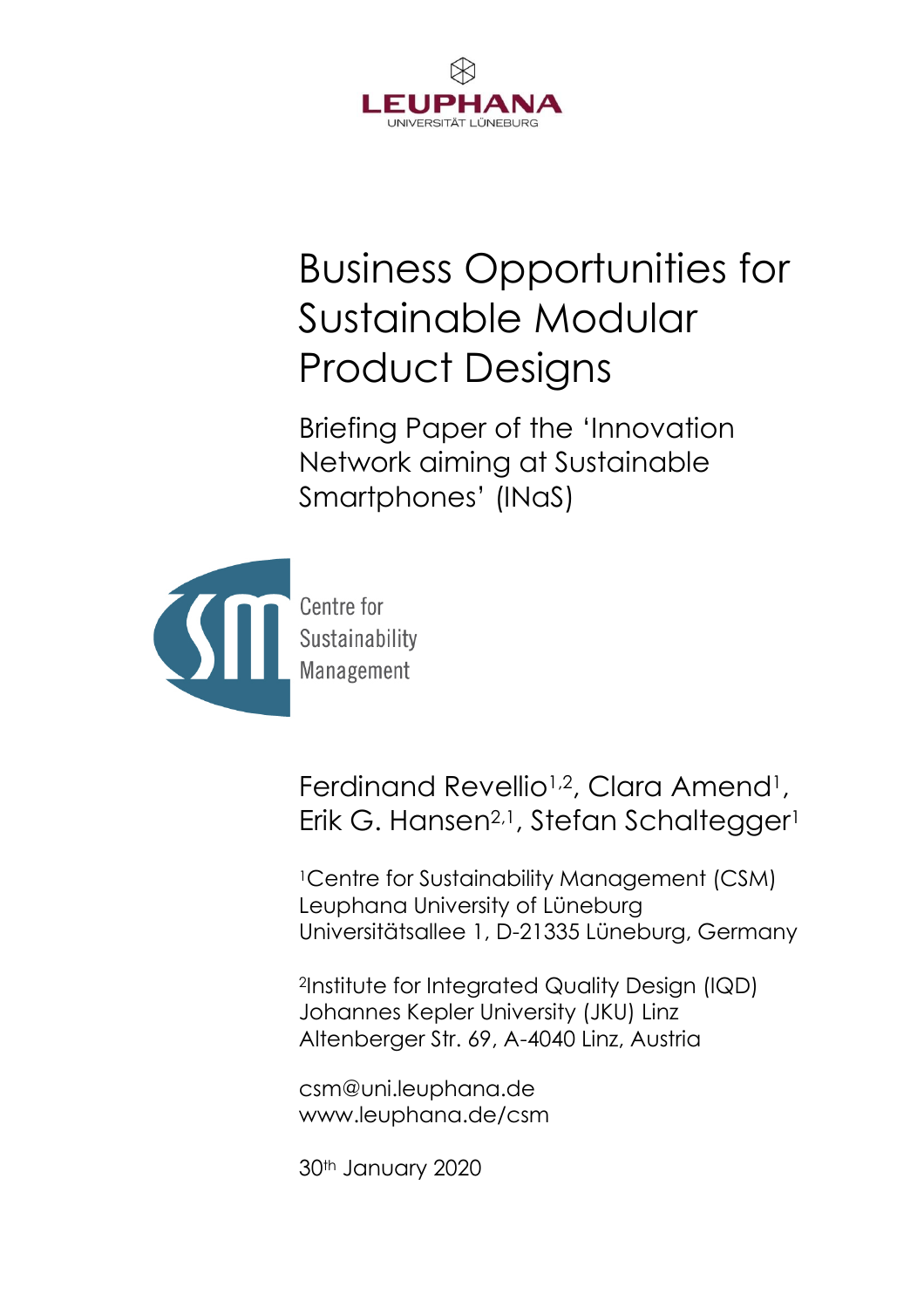© Revellio, Amend, Hansen, Schaltegger 2020. All rights reserved. No part of this publication may be reproduced, stored in a retrieval system or transmitted in any form or by any means: electronic, electrostatic magnetic tapes, photocopying, recording or otherwise, without the permission in writing from the copyright holders.

Centre for Sustainability Management (CSM) Leuphana University of Lueneburg Universitaetsallee 1 D-21335 Lueneburg, Germany

Tel. +49-4131-677-2181 Fax. +49-4131-677-2186 E-Mail: csm@uni.leuphana.de www.leuphana.de/csm

In Cooperation with: Institute for Integrated Quality Design (IQD) Johannes Kepler Universität (JKU) Linz Altenberger Str. 69 A-4040 Linz, Austria

ISBN Nr.: 978-3-942638-73-9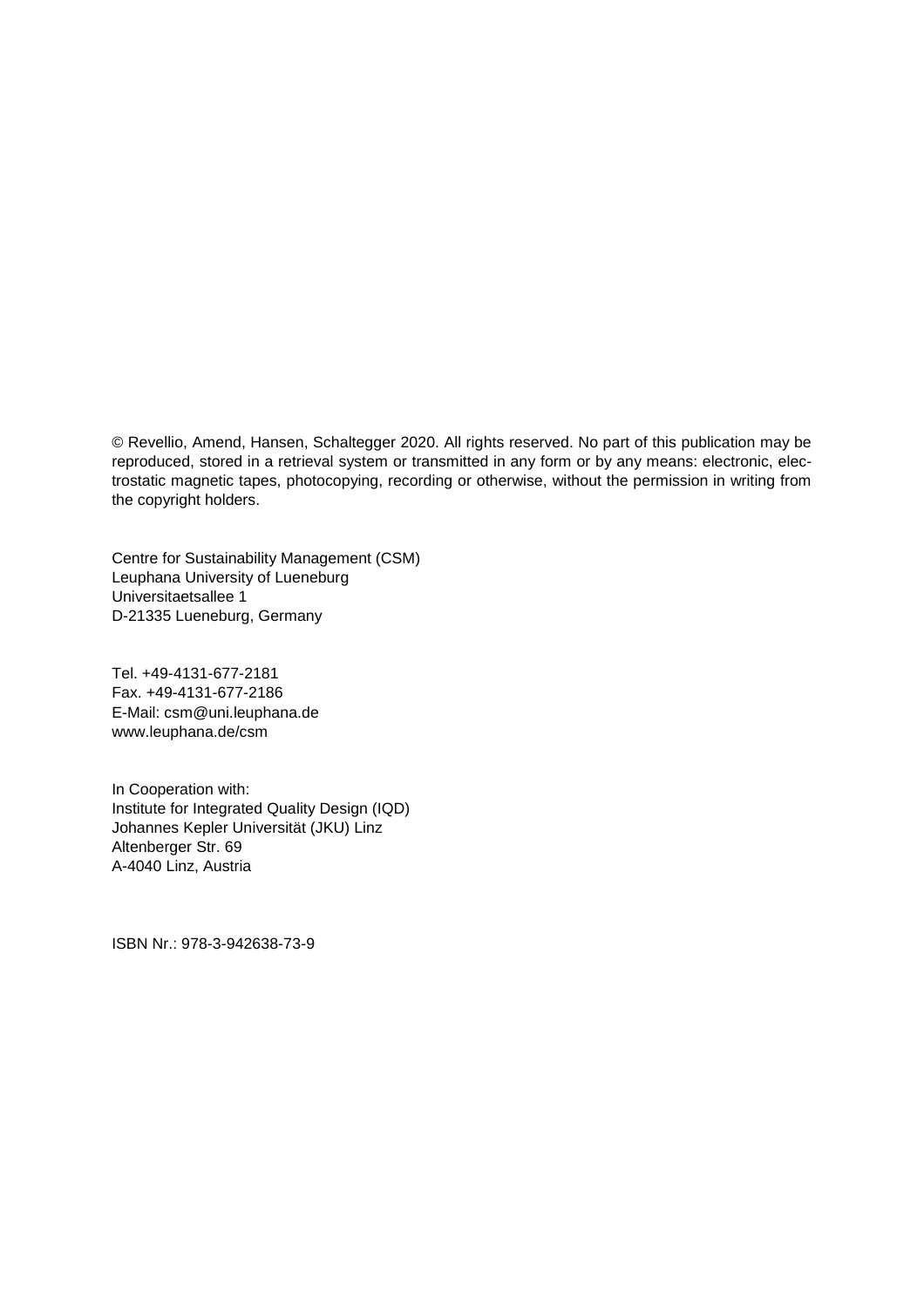#### *Preamble*

*This CSM working paper is part of a workshop series on business opportunities for sustainable modular product designs in the smartphone industry. Participants received this briefing paper for their preparation to the kick-off workshop. For further information on the INaS workshop series please visit: <https://www.leuphana.de/institute/csm/forschung-projekte/inas.html>*

#### **Abstract**

The Innovation Network aiming at Sustainable Smartphones (INaS) is an innovation lab at Leuphana University Lüneburg for sustainability pioneers from the smartphone value chain. It was founded in 2015 with the dual purpose of facilitating collaboration in the value chain and researching sustainability transformations. An initial workshop series from 2016-2018 addressed various sustainability challenges to co-create circular product and service innovations. Our second workshop series focuses on business opportunities for sustainable modular product design in the circular economy.

#### **Overview INaS 2.0**

In the second INaS, pioneering actors from the smartphone value chain meet in three consecutive workshops to discuss and explore business opportunities for **modular product designs**. The aim is to jointly develop innovative business models based on **sustainable modular product designs** for smartphones – paving the way towards a **circular economy**. Each **consecutive one-day workshop focuses on one**<br>specific aspect of sustainable modular product specific aspect of sustainable modular product design. In addition to the **collaborative workshop settings**, participating actors will be accompanied to work further on their ideas between the workshops to stimulate a **successful transformation in practice**. Figure 1 provides an overview of the planned workshop topics and timeline. This briefing paper aims to facilitate preparation for participants. It includes some background information and a short overview of relevant concepts for INaS 2.0.



*Figure 1: Overview of Workshop Series INaS 2.0*

#### **Background and Motivation**

The **global smartphone market faces stagnation** due to market saturation (Bitkom 2019). In Germany, the number of sold smartphones has dropped by 1.3% from 2017 to 2018, and a further decrease is predicted for 2019 (Tenzer 2019). However, **total sales in value rose by 11%** from the preceding 2018 record year, due to **increasing averages prices** of smartphones. On the user side, eight out of ten people are using a smartphone in Germany, and every second user claims to buy the newest model every time (Bitkom 2019).

The slowdown of the number of sold smartphones and short initial use-phases go along with an upswing of second-hand products and repair services. In particular, the **global revenues for refurbished and used smartphones is expected to almost double** from 2017 to 2025 to approximately 40 billion dollars – with a compound annual growth rate of 8.9% (Persistence Market Research 2017). This makes the secondary market the **fastest growing** market worldwide (even before India or China) (Counterpoint Research 2018).

The dominant smartphone design and incumbent business model is only partially suitable for consecutive use-phases. Market saturation and sustainability requirements increase the **interest in modular designs and new business models** that allow benefit from the potential of cascading use-phases. Moreover, high growth rates for niche actors such as Fairphone or Shift demonstrate a demand for alternative smartphone designs. Modular product design (MPD) can have the potential to **meet both, sustainability criteria and profitability of circular economy business models**.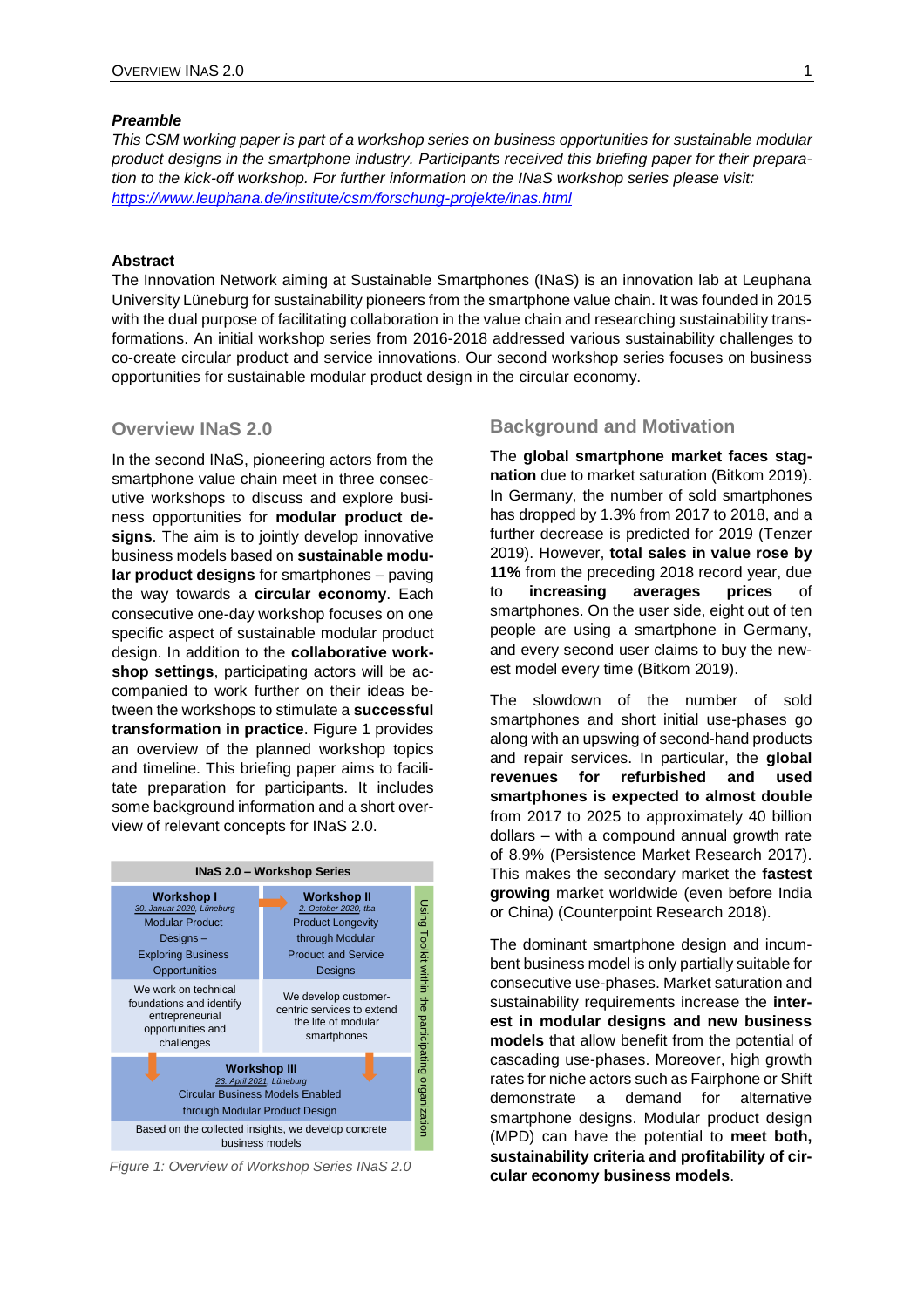**Modular Product Design in the Context of the Circular Economy**



*Figure 2: Exemplary Levers of MPD in the Circular Economy (based on EMF 2012, p. 24)*

The Circular Economy (CE) concept is an economic paradigm that envisions circular flows for both, **products of consumption** (e.g. biodegradable tire abrasion) and **products of use** (e.g. smartphones) (Braungart et al. 2007). For the latter category, we refer to the concept of product circularity with three basic strategies of **slowing, narrowing and closing resource loops** (Stahel 2010; Bocken et al. 2016). Strategies for *slowing* resource loops include practices like repair, second-hand markets, refurbishing and upgrading that extend total product lifetime. *Narrowing* strategies include eco-efficient product design and reducing material flows, e.g. optimizing resource consumption per device. The third strategy of *closing* loops applies a product's end-of-life through comprehensive material recycling. For most consumer electronics, major environmental impacts are caused in the production phase. Therefore, **product lifetime extension** (i.e. slowing strategies) generally is a valuable approach for sustainability (Cooper & Gutowski 2017).

To reap benefits from CE, a mere redesign of products is insufficient. Circular designer den Hollander (2018) stresses the need to **manage obsolescence** throughout the entire lifecycle by redesigning products and business models. He identified eight **design strategies for product lifetime extension**. First, for *resisting obsolescence*, design can target emotional ("remain wanted") or physical ("functionality") durability over a long period of time. Second, for *postponing obsolescence*, design can target maintenance, repair or upgrading. Last, for *re-* *versing obsolescence*, design can target recontextualizing (reuse in different context), refurbishing (minor repairs before devices are remarketed), or remanufacturing (complete disand reassemble to meet "quality as new").

The CE concept has gained momentum on various policy levels, most recently with the **EU Green Deal** that includes an updated **circular economy action plan**. It particularly focuses on circular electronics due to their resource-intensity. Specifically, it outlines that businesses will be encouraged *"to offer, and to allow consumers to choose reusable, durable and repairable products"*. In particular, the new CE action plan, highlights the importance of a 'right to repair' and to evade planned obsolescence. The report also emphasizes that *"new business models based on renting and sharing goods and services will play a role as long as they are truly sustainable and affordable"* (European Commission 2019).

Furthermore, although the current **EU Ecodesign Working Plan** (EC 2016) does not yet apply to smartphones, they are on the list of 'soon to be included' products. While the focus of EU's Ecodesign Directive so far laid on improving products´ energy efficiency, the Commission emphasizes that the initial product design largely determines *"the possibility to repair, remanufacture or recycle a product and its components and materials"*. Therefore, further product-specific requirements are under review: (1) *"extending product lifetime"*, (2) *"ability to re-use components or recycle materials from products at end-of-life"*, and (3) *"use of re-used components and/or recycled materials in products"* (Ecodesign Working Plan 2016, 8- 9).

## **Technical Modularization Approaches for Smartphones**

Modular product design (MPD) is an **established concept** in various contexts and industries (Starr 1965). Initially applied in production to decrease lead-times in the 70s, it enabled mass customization in the 90s, and is now seen as a **design principle to support sustainability** throughout the product lifecycle.

Smartphones are complex technical products with fast development cycles, making MPD for sustainability a less prioritized design goal for most OEMs. Historically, at least the battery and sim card constituted exchangeable modules. Today, product modularity for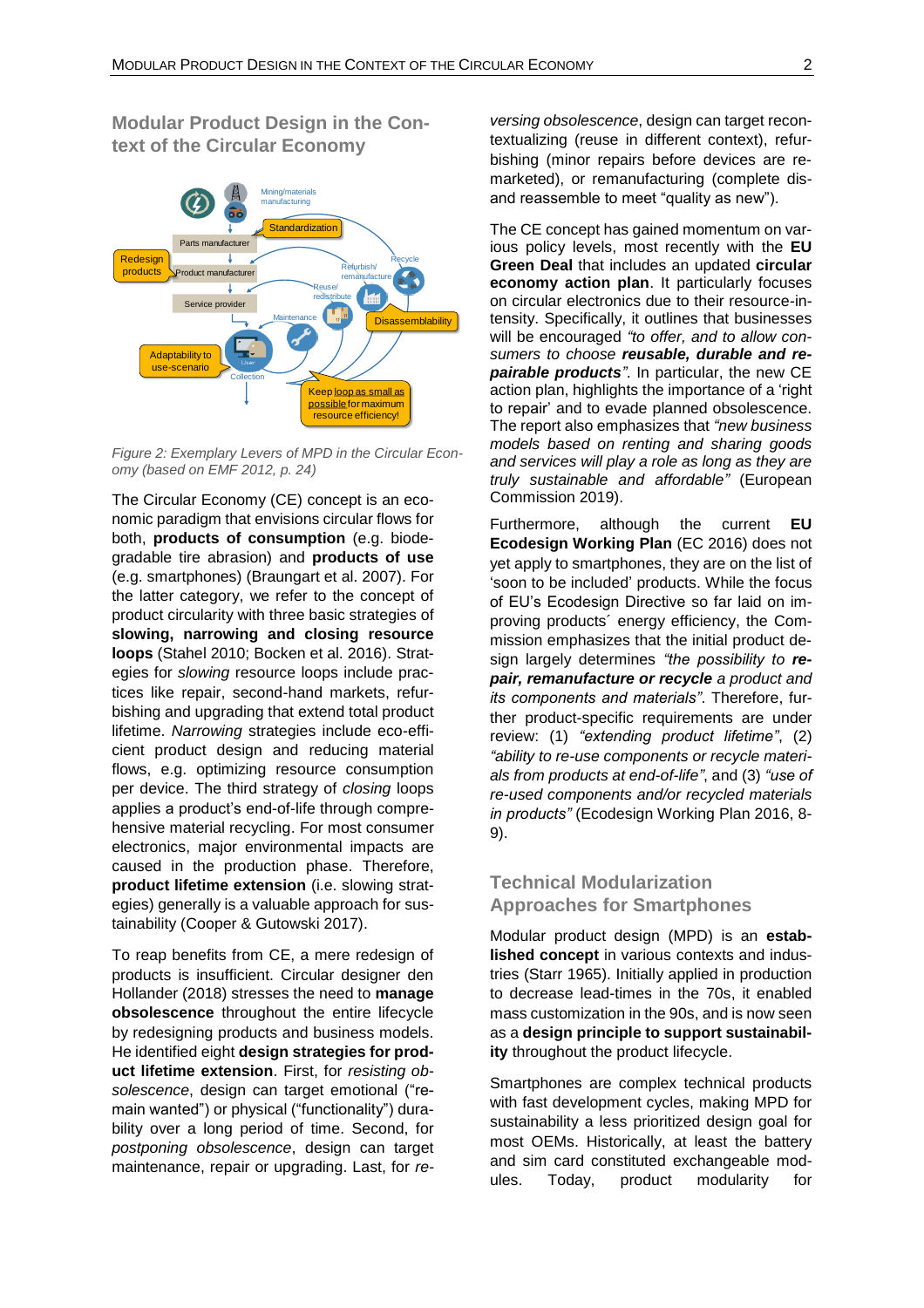smartphones can take **various forms**, depending on the OEM's strategic focus. From LEGO style approaches for user access to fully integrated concepts only accessible by OEMs. Schischke et al. (2019) classify nine types of modularity, including "DIY repair modularity" of the Fairphone 2, to "mix and match modularity" of Google's ARA concept. All of these technical modularity approaches have their own **underlying business models**.

#### **MPD in the Value Chain**

Based on our literature analysis we identified opportunities and challenges as well as basic technical requirements of sustainable MPD for smartphones throughout the value chain (Figure 5). This represents a preliminary selection without a particular order of priority.

The listed **opportunities** of each value chain stage result from MPD or enhance the extension of a smartphone´s or at least certain modules´ lifetimes as well as material use-time. However, **challenges** result from MPD as well, and limit the device's lifetime extension. Therefore, **business models need to be imple-** **mented together with MPD** to maximize opportunities and minimize challenges *(we will develop supporting business models during the third workshop)*. In addition, **technical requirements** of a modular smartphone influence the interaction between two value chain stages and the success for product lifetime extension. For example, a modular smartphone may be more easily dis- and reassembled to recover a used device for a subsequent use-phase. At the end of a smartphone´s lifetime, still-functioning modules can be reused in other devices, or at least materials can be recycled. This requires careful consideration of the corresponding **circular value creation architecture**.

### **Our preliminary definition of modular product design for sustainability**

Modular product design is an **established design principle** that can enable and facilitate circular product and material flows – but can also lead to rebound effects in the form of unintended negative environmental (side) effects. Therefore, MPD does **not automatically contribute to sustainability**, but needs careful consideration of the entire product lifecycle.



*Figure 3: Modular Product Design in the Smartphone Value Chain*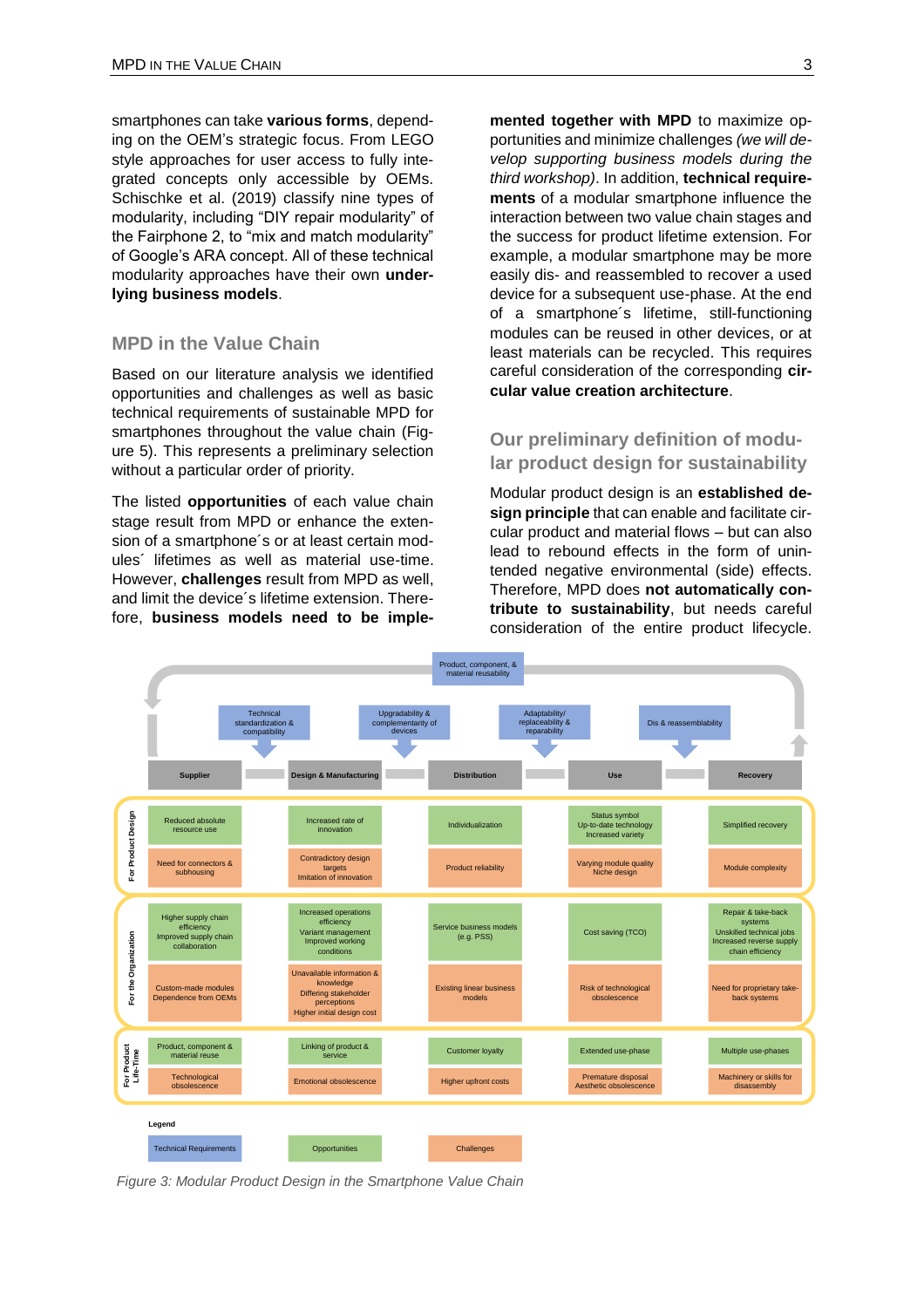Based on existing literature (among others: Gershenson et al. 1999, 2003; Pimmler & Eppinger 1994; den Hollander 2018; Baldwin & Clark 1998; Ma & Kremer 2016), we have developed a preliminary definition of sustainable MPD, which we want to discuss with you at the workshops:

*Sustainable modular product design is the grouping and processing of (1) interdependent components into (2) independent modules, forming a (3) reversible technical system which facilitates circular service operations for replacements, upgrades, and recovery throughout the entire product lifecycle – together preventing (4) premature product and material obsolescence.*

- **1) Interdependent components** within a module interact more strongly and perform similar functions. They have similar lifecycle expectancies.
- **2) Independent modules** perform an umbrella function and utilize standardized interfaces to ensure compatibility between different modules and module generations (as well as software versions).
- **3) Reversible technical systems**, which consist of modules linked by reversible spatial-, energy-, information- and/or material interfaces, facilitate circular service operations.
- **4) Premature product and material obsolescence** aims at product lifetime extension and material recyclability.



*Figure 4: Graphical Representation of Sustainable Modular Product Design*

#### **Value Creation in a CE**

In a CE **value is created at multiple points in time and for various stakeholders**. This includes for example repair services or secondhand markets. Thus, OEMs and distributors fill new roles as central coordinators orchestrating circular flows of their products and materials over multiple use-cycles. Central coordinators have to answer the **strategic question of make-or-buy** for related circular service operations (e.g. repair services, second-hand markets). Four basic circular value creation architectures (CVCA) are possible, reaching from **vertical integration to a laissez-faire posture** (Figure 3) (Revellio & Hansen 2017).

In *vertically integrated architectures* (1) central coordinators manage comprehensive circular systems themselves. In *network architectures* (2) central coordinators peruse strategic partnerships to extend their circular reach. Less strategic regarding circularity are *outsourcing architectures* (3) that allow for outsourcing of basic circular service operations to external actors. Finally, in *laissez-faire architectures* (4) central coordinators are indifferent to circular service operations, which leaves a vacuum for autonomous third-party actors to develop their own services.



*Figure 5: Circular Value Creation Architectures (based on Revellio & Hansen 2017)*

New **business models and product designs** directly link to these basic circular value creation architectures. Modular product designs can facilitate circular product and material flows and strategic partnerships with third-party actors, but require a sound mechanism to capture value from it. Autonomous third-party actors capitalizing on other OEMs laissez-faire architectures need to invest considerably in reverse engineering or seek partnerships with OEMs to jointly benefit from circularity.